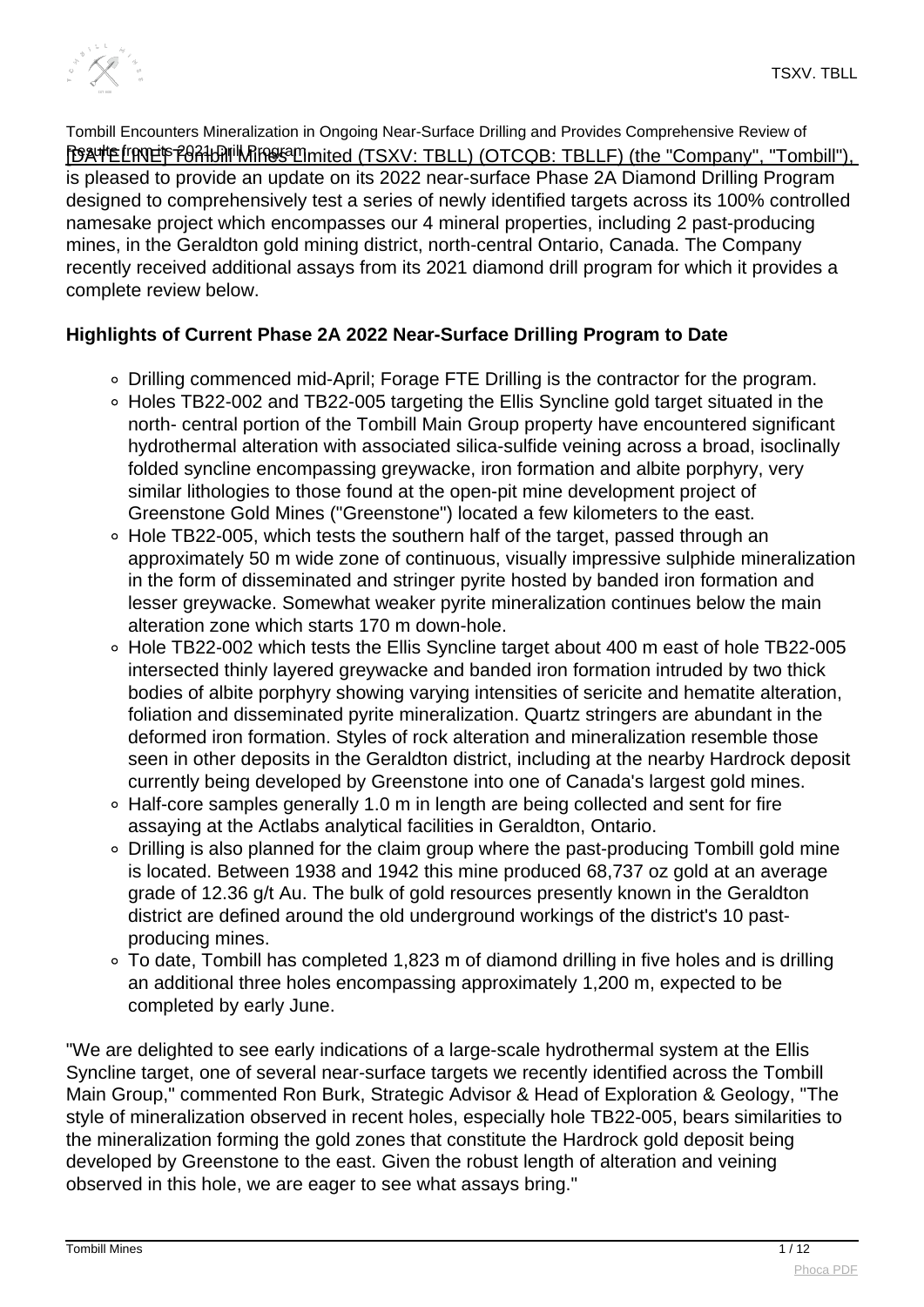

Tombill Encounters Mineralization in Ongoing Near-Surface Drilling and Provides Comprehensive Review of



Phase 2A Near-Surface Drilling Program at Tombill Main Group

To view an enhanced version of this graphic, please visit: [https://orders.newsfilecorp.com/files/7659/125218\\_a6a1644d244c092e\\_004full.jpg](https://orders.newsfilecorp.com/files/7659/125218_a6a1644d244c092e_004full.jpg)

|                |                          |                   | Drill Hole Coordinates for Tombill Main Group Shallow Program 2022 |                |                 |                  |
|----------------|--------------------------|-------------------|--------------------------------------------------------------------|----------------|-----------------|------------------|
| <b>Hole ID</b> | Collar<br><b>Azimuth</b> | <b>Collar Dip</b> | Length(m)                                                          | <b>Easting</b> | <b>Northing</b> | Elevation(<br>m) |
| TB22-001       | 180                      | $-45$             | 21.0                                                               | 501490         | 5503943         | 334.0            |
| TB22-001A      | 180                      | $-52$             | 385.0                                                              | 501499         | 5503943         | 334.0            |
| TB22-002       | 350                      | $-45$             | 357.0                                                              | 500198         | 5503696         | 334.0            |
| TB22-003       | 355                      | $-45$             | 300.0                                                              | 500493         | 5503781         | 334.0            |
| TB22-004       | 20                       | $-45$             | 351.0                                                              | 499755         | 5503907         | 340.0            |
| TB22-005       | 20                       | $-52$             | 433.0                                                              | 499734         | 5503713         | 345.0            |
| TB22-006       | 8                        | $-45$             | 351.0                                                              | 499142         | 5503957         | 345.0            |
| TB22-007       | 20                       | $-55$             | $*400.0$                                                           | 499627         | 5503729         | 345.0            |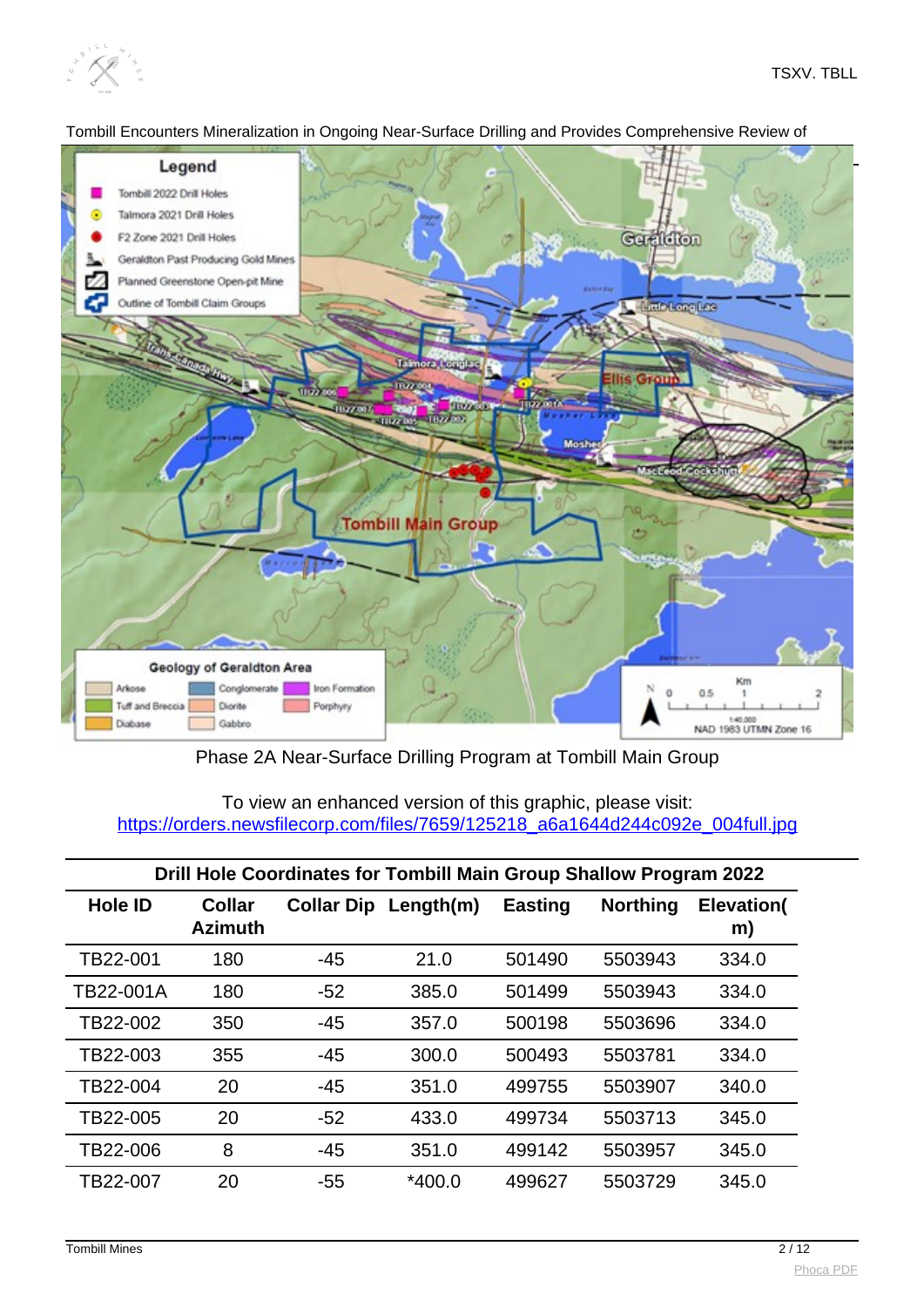

Tombill Encounters Mineralization in Ongoing Near-Surface Drilling and Provides Comprehensive Review of

Results from its 2021 Drill Program 45  $\overline{a}$   $\overline{a}$   $\overline{a}$   $\overline{a}$   $\overline{a}$   $\overline{a}$   $\overline{a}$   $\overline{a}$   $\overline{a}$   $\overline{a}$   $\overline{a}$   $\overline{a}$   $\overline{a}$   $\overline{a}$   $\overline{a}$   $\overline{a}$   $\overline{a}$   $\overline{a}$   $\overline{a}$   $\overline{a}$   $\over$ 

\*Proposed length of drill hole

## **Comprehensive Review of 2021 Talmora & F-Zone Diamond Drill Results**

## **Deep Drilling Targeting Extensions of the F-Zone**

In 2021, Tombill undertook a deep diamond drilling program to test for the extension of the F-Zone, a major gold ore zone that plunges roughly 20 degrees westward from Greenstone's Hardrock deposit onto the Tombill Main Group property.

Holes TB21-005A, -005B and -005E, three wedged holes from parent-hole TB21-005 which was collared approximately 280 m west of the eastern property boundary, all encountered strong intervals of gold mineralization including:

- TBI 21-005A
- 6.03 g/t Au over 13.3 m
- Within a 30.5 m long interval averaging 2.96 g/t Au, and
- A second interval of 5.04 g/t Au over 3.0 m
- TB21-005B
- 4.31 g/t Au over 6.0 m
- Within a 25.0 m long interval averaging 1.20 g/t Au
- TB21-005E
- 5.29 g/t Au over 8.0 m
- Within a 15.0 m long interval grading 3.24 g/t Au
- A second interval of 13.1 g/t Au over 2.0 m
- Within an interval of 11.0 m averaging 4.12 g/t Au
- A third interval of 24.13 g/t Au over 1.0 m
- Within a zone 3.0 m wide grading 8.52 g/t Au

Gold intercepts from these three holes are considered by Tombill to be equally robust as typical intersections of the F-Zone on the adjacent Greenstone mine property, and consequently provide strong evidence that the F-Zone remains intact and well-mineralized on Tombill's Main Group claims.

Drilling in the area immediately west of the eastern boundary of Tombill's Main Group property encountered complex geology including post-mineral faulting and post-mineral mafic dikes. Consequently, holes TB21-001 through TB21-004 failed to produce adequate tests of the F-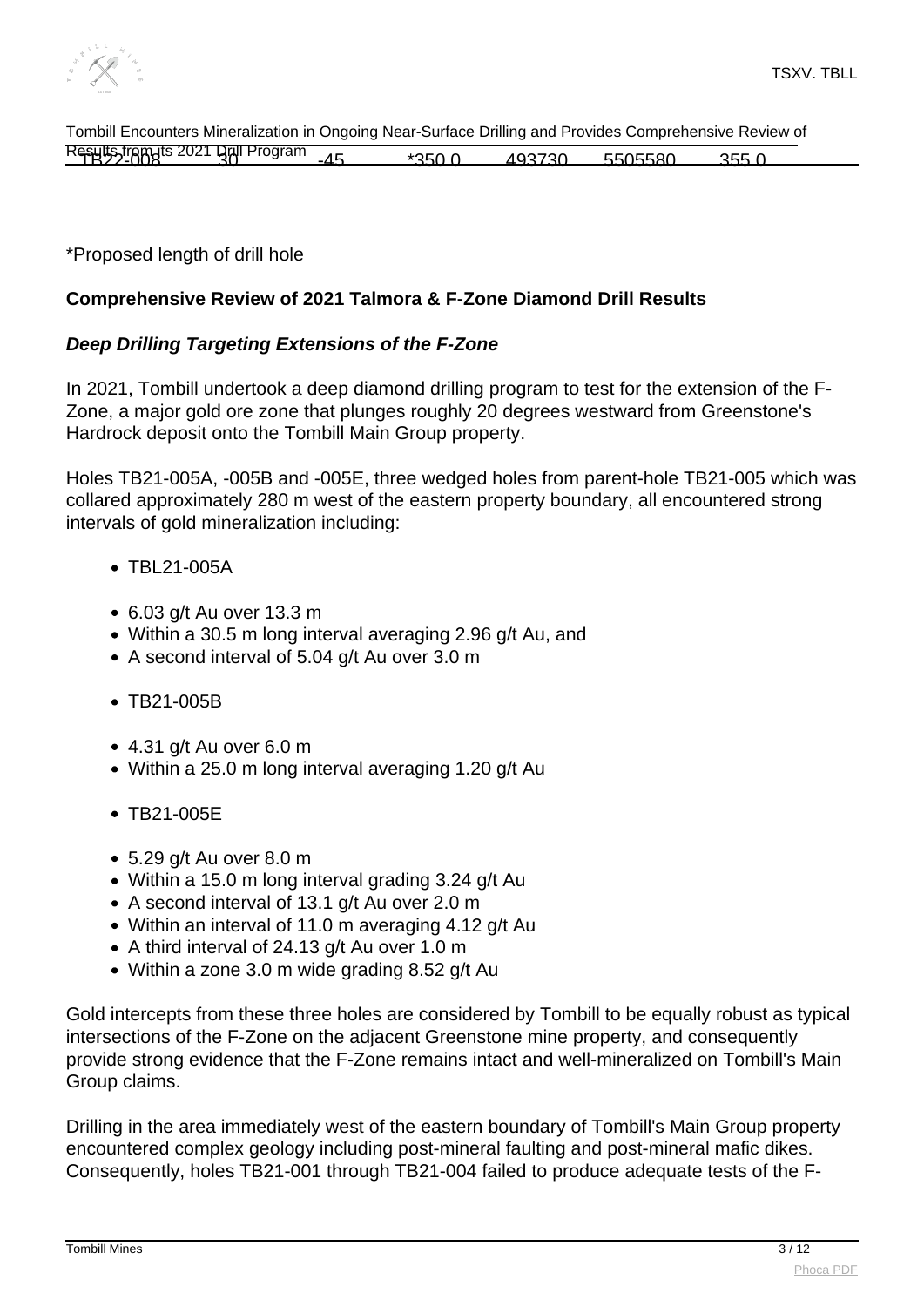

Tombill Encounters Mineralization in Ongoing Near-Surface Drilling and Provides Comprehensive Review of **Perle but also approximate and intervals of significant gold mineralization in the general vicinity of** the intended target (see table below).

Hole TB21-008, the furthest west drill-hole of the deep drilling program and 580 m west of our eastern property boundary, is believed to have passed just below the targeted F Zone, encountering six short intervals of gold mineralization (see table below). Significantly, at depth this hole passed through 93 m of sericite-altered, anomalously gold-bearing albite porphyry interpreted to be the anticlinally folded Hardrock Porphyry, an intrusive rock mass which is spatially and perhaps genetically associated with important ore zones in Hardrock gold deposit situated a few kilometers to the east. In spite of failing to intersect robust F-Zone mineralization, the multiple gold intercepts and the weakly mineralized intrusive porphyry encountered in TB21-008 suggest the targeted gold system extends at least a further 300 m west of holes TB21-005A, 005B and -005E, or 580 m from our property boundary.

**F-Zone & Associated Zones 2021 Intercepts & Grades** (Assays in italics are newly reported  $int_{B}$  $\left( n \right)$ 

| <b>Hole ID</b>   | From (m) | To(m)  | Length (m)       | Gold (g/t) |
|------------------|----------|--------|------------------|------------|
| TB21-001A        | 1191.0   | 1192.0 | 1.0              | 6.03       |
| TB21-002         | 768.0    | 769.0  | $\overline{1.0}$ | 4.21       |
|                  | 1203.0   | 1203.8 | 0.8              | 6.90       |
| TB21-004         | 757.7    | 758.7  | 1.0              | 5.29       |
|                  | 1242.4   | 1246.8 | 4.4              | 2.40       |
| Including        | 1242.4   | 1244.5 | 2.1              | 4.50       |
| TB21-005A        | 1018.5   | 1022.7 | $\overline{4.2}$ | 2.00       |
|                  | 1078.0   | 1081.5 | 3.5              | 2.05       |
|                  | 1083.0   | 1113.5 | 30.5             | 2.96       |
| Including        | 1095.0   | 1108.3 | 13.3             | 6.03       |
| <b>Including</b> | 1095.0   | 1096.0 | 1.0              | 53.0       |
|                  | 1160.0   | 1163.0 | 3.0              | 5.04       |
| <b>Including</b> | 1162.0   | 1163.0 | 1.0              | 13.2       |
|                  | 1241.0   | 1243.1 | 2.1              | 2.75       |
|                  | 1248.0   | 1250.7 | 2.7              | 2.85       |
| TB21-005B        | 1195.0   | 1220.0 | 25.0             | 1.20       |
| <b>Including</b> | 1211.0   | 1217.0 | 6.0              | 4.31       |
| <b>Including</b> | 1214.0   | 1218.1 | 4.1              | 5.53       |
| <b>Including</b> | 1216.0   | 1218.1 | 2.1              | 11.23      |
| TB21-005E        | 1071.0   | 1088.0 | 17.0             | 1.47       |
| <b>Including</b> | 1085.0   | 1087.0 | 2.0              | 6.08       |
|                  | 1099.0   | 1101.0 | 2.0              | 2.44       |
|                  | 1102.0   | 1117.0 | 15.0             | 3.24       |
| Including        | 1102.0   | 1110.0 | 8.0              | 5.29       |
|                  | 1128.5   | 1139.0 | 10.5             | 1.52       |
| Including        | 1132.0   | 1139.0 | 7.0              | 2.00       |
|                  | 1146.0   | 1157.0 | 11.0             | 4.12       |
| <b>Including</b> | 1152.0   | 1153.0 | 1.0              | 22.63      |
| <b>Including</b> | 1152.0   | 1154.0 | 2.0              | 13.10      |
|                  | 1162.0   | 1165.0 | 3.0              | 8.52       |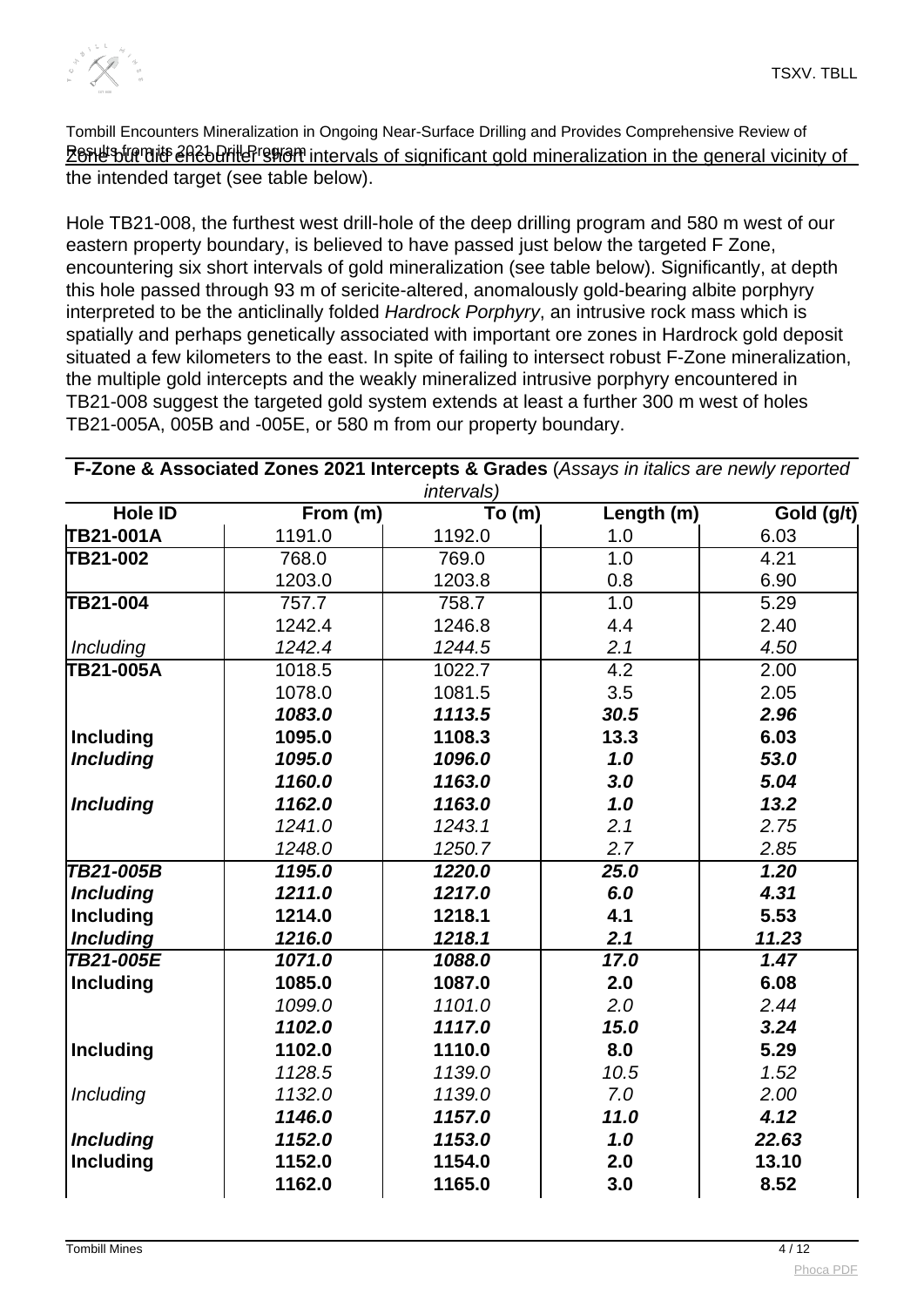

 $\mathbf{r}$ 

Tombill Encounters Mineralization in Ongoing Near-Surface Drilling and Provides Comprehensive Review of Results from its 2021 Drill Program **Including 1164.0 1165.0 1.0 24.13**

|          |        | 1165.0 | 1.0  | 24.13 |
|----------|--------|--------|------|-------|
|          | 1193.0 | 1206.0 | 13.0 | 1.37  |
| TB21-008 | 943.0  | 946.0  | 3.0  | 1.75  |
|          | 1107.0 | 1110.0 | 3    | 1.35  |
|          | 1122.0 | 1125.0 | 3    | 1.94  |
|          | 1163.0 | 1166.0 | 3    | 2.25  |
|          | 1197.0 | 1199.0 |      | 2.84  |
|          | 1225.0 | 1227.0 | ⌒    | 1.93  |



F Zone Long Section View of Deep Drilling 2021

To view an enhanced version of this graphic, please visit: [https://orders.newsfilecorp.com/files/7659/125218\\_a6a1644d244c092e\\_006full.jpg](https://orders.newsfilecorp.com/files/7659/125218_a6a1644d244c092e_006full.jpg)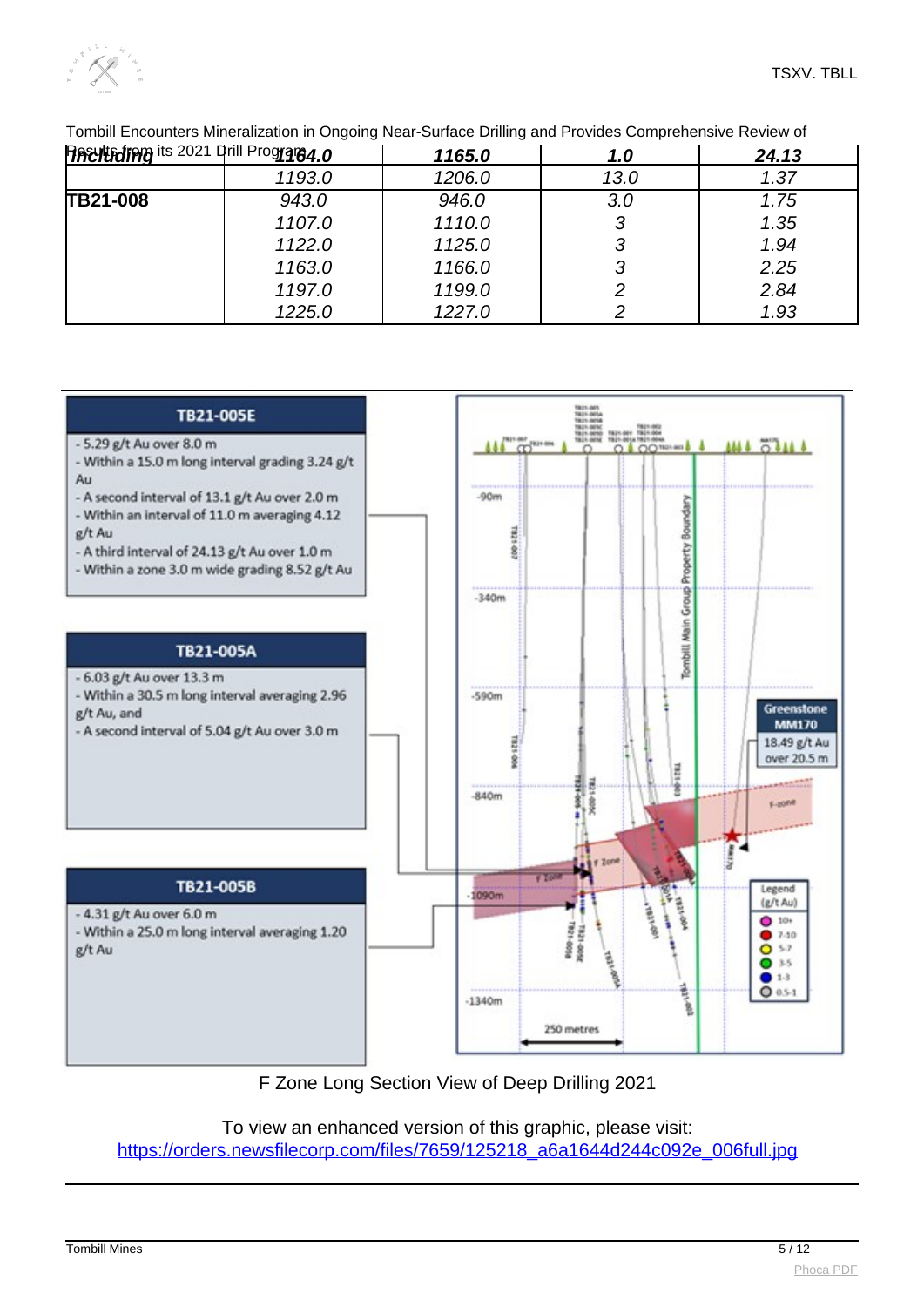

| <b>Hole ID</b> | <b>Collar</b><br><b>Azimuth</b> | <b>Collar Dip</b> | Length<br>(m) | <b>NAD83-Z1</b><br><b>6 Easting</b> | <b>NAD83-Z1</b><br><b>6 Northing</b> | <b>Elevation</b><br>(m) |
|----------------|---------------------------------|-------------------|---------------|-------------------------------------|--------------------------------------|-------------------------|
| TB21-001       | 356.1                           | $-81.8$           | 1218.5        | 500,987                             | 5,502,807                            | 341.0                   |
| TB21-001A      | 356.1                           | $-70.0$           | 1220.0        | 500,987                             | 5,502,807                            | 341.0                   |
| TB21-002       | 356.0                           | $-82.0$           | 1452.0        | 501,048                             | 5,502,609                            | 339.0                   |
| TB21-003       | 12.2                            | $-82.0$           | 882.0         | 501,072                             | 5,502,888                            | 341.0                   |
| TB21-004       | 01.0                            | $-82.0$           | 1391.3        | 501,048                             | 5,502,609                            | 341.0                   |
| TB21-004A      | 01.0                            | $-60.0$           | 1289.8        | 501,048                             | 5,502,609                            | 341.0                   |
| TB21-005       | 359.0                           | $-85.0$           | 875.0         | 500,909                             | 5,502,915                            | 340.0                   |
| TB21-005A      | 359.0                           | $-85.0$           | 1331.0        | 500,909                             | 5,502,915                            | 340.0                   |
| TB21-005B      | 359.0                           | $-85.0$           | 1259.0        | 500,909                             | 5,502,915                            | 340.0                   |
| TB21-005E      | 359.0                           | $-85.0$           | 1238.4        | 500,909                             | 5,502,915                            | 340.0                   |
| TB21-008       | 356.0                           | $-84.0$           | 1384.0        | 500,629                             | 5,502,878                            | 340.0                   |

Tombill Encounters Mineralization in Ongoing Near-Surface Drilling and Provides Comprehensive Review of Results from its 2021 Drill **Bealta Hole Coordinates for F-Zone Program 2021** 

## **Shallow Drilling at the Talmora Mine Target**

In Q4 2021, Tombill Mines undertook a three-hole, near-surface drilling program at the Talmora Mine target in the northeastern part of our Tombill Main Group. The former Talmora Longlac mine, with a 534-foot-deep shaft and minor underground development on two levels, produced less than 1,500 oz gold in the early 1940's. All three holes yielded multiple intervals of gold mineralization (see below). Of particular note, holes TAL21-001 and TAL21-002 encountered scatterings of gold mineralization over appreciable lengths, from 27 to 220 m in the former and from 55.5 to346 m in the latter. Notable mineralized intercepts include:

- 7.57 g/t Au over 2.0 m within a 5.5 m interval averaging 3.37 g/t Au in hole TAL21-001, and
- $\circ$  1.65 g/t Au over 11.5 m in hole TAL21-002.

Tombill takes the view that the robust anomalism for gold encountered over long lengths in these holes is a promising indication of proximity to a larger mineralized system. Therefore, more consideration is being given to further work at the Talmora target.

| Talmora 2021 Shallow Intercepts & Grade (Assays in italics are newly reported intervals) |          |       |            |            |  |  |
|------------------------------------------------------------------------------------------|----------|-------|------------|------------|--|--|
| Hole ID                                                                                  | From (m) | To(m) | Length (m) | Gold (g/t) |  |  |
| TAL21-001                                                                                | 27.0     | 30.0  | 3.0        | 0.35       |  |  |
|                                                                                          | 51.0     | 54.0  | 3.0        | 0.73       |  |  |
|                                                                                          | 80.0     | 81.0  | 1.0        | 1.02       |  |  |
|                                                                                          | 104.0    | 107.5 | 3.5        | 1.35       |  |  |
|                                                                                          |          |       |            |            |  |  |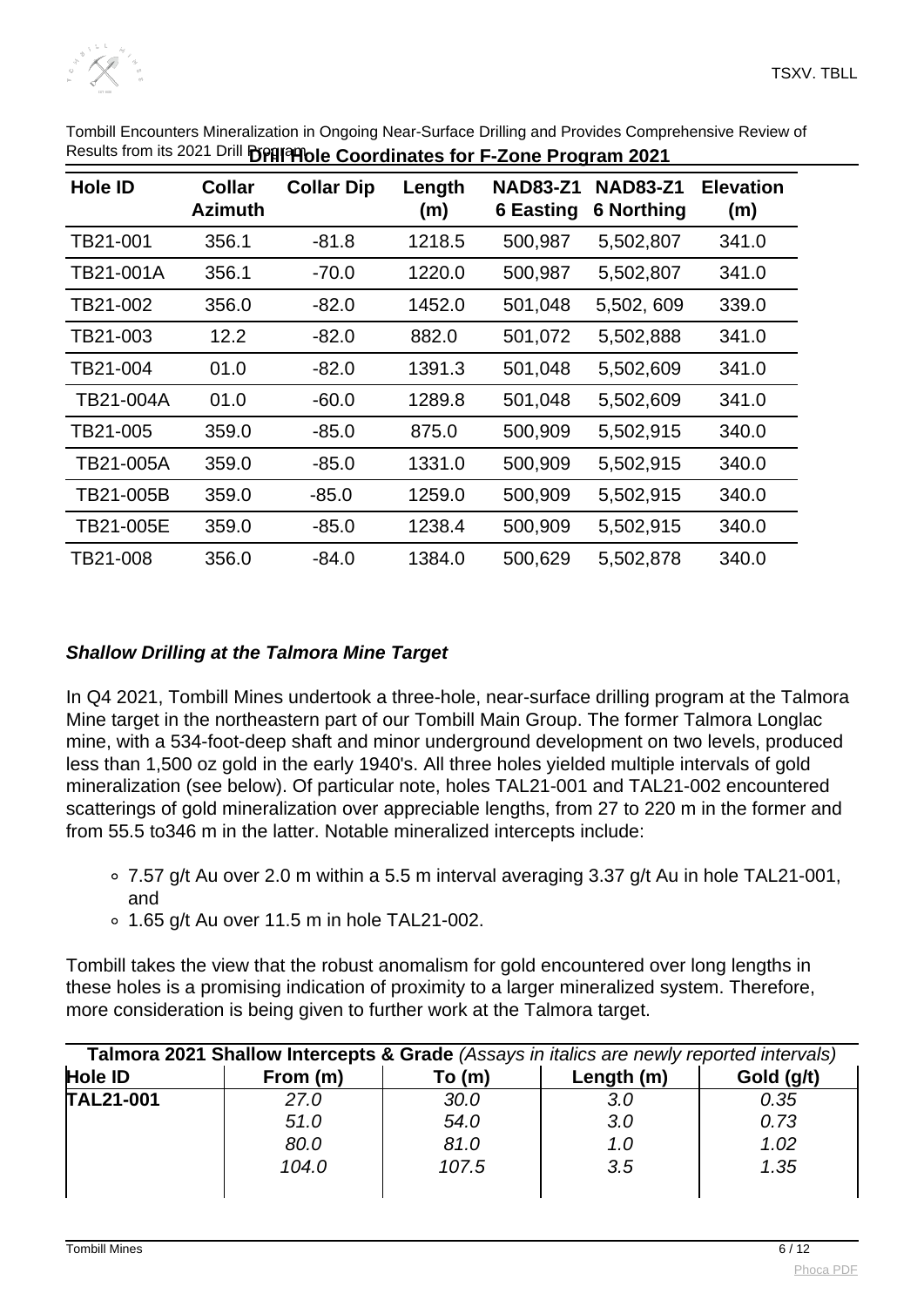

| Tombill Encounters Mineralization in Ongoing Near-Surface Drilling and Provides Comprehensive Review of |       |      |
|---------------------------------------------------------------------------------------------------------|-------|------|
| RASHLISHAGO its 2021 Drill Programs.0                                                                   | 107.5 | 2.50 |

| RAZULTATION its 2021 Drill Programs.0 |       | 107.5 | 1.5  | 2.50 |
|---------------------------------------|-------|-------|------|------|
|                                       | 117.5 | 118.5 | 1.0  | 1.25 |
|                                       | 133.0 | 138.5 | 5.5  | 3.37 |
| including                             | 133.5 | 135.5 | 2.0  | 7.57 |
|                                       | 150.0 | 152.0 | 2.0  | 0.68 |
|                                       | 217.0 | 220.0 | 3.0  | 4.63 |
| including                             | 218.5 | 220.0 | 1.5  | 6.88 |
| TAL21-002                             | 55.5  | 56.5  | 1.0  | 2.73 |
| including                             | 56.0  | 56.5  | 0.5  | 4.02 |
|                                       | 90.0  | 94.0  | 4.0  | 0.54 |
| including                             | 90.0  | 91.0  | 1.0  | 0.98 |
|                                       | 103.3 | 105.0 | 1.7  | 1.43 |
| including                             | 104.5 | 105.0 | 0.5  | 3.35 |
|                                       | 140.5 | 144.5 | 4.0  | 0.52 |
| including                             | 144.0 | 144.5 | 0.5  | 1.47 |
|                                       | 154.5 | 166.0 | 11.5 | 1.65 |
| including                             | 160.0 | 161.5 | 1.5  | 4.07 |
|                                       | 188.5 | 189.5 | 1.0  | 3.04 |
| including                             | 188.5 | 189.0 | 0.5  | 4.23 |
|                                       | 270.0 | 270.5 | 0.5  | 2.84 |
|                                       | 270.5 | 271.0 | 0.5  | 2.84 |
|                                       | 282.0 | 283.0 | 1.0  | 0.88 |
|                                       | 292.0 | 292.5 | 0.5  | 2.98 |
|                                       | 344.0 | 346.0 | 2.0  | 2.21 |
| including                             | 345.0 | 346.0 | 1.0  | 3.66 |
| TAL21-003                             | 170.5 | 172.0 | 1.5  | 1.05 |
|                                       | 215.0 | 216.0 | 1.0  | 1.42 |
|                                       | 224.0 | 226.0 | 2.0  | 1.76 |
| including                             | 224.5 | 225.0 | 0.5  | 5.36 |
|                                       | 376.0 | 377.0 | 1.0  | 0.89 |

The presence of economically significant zones of shallow gold mineralization has clearly not been thoroughly tested over most of the Tombill Main Group. The current Phase 2A Drilling Program plus the programs completed in 2021 are the first drilling in four decades on the property and have been focused on making a new discovery in this long-lived and productive gold mining district.

| <b>Drill Hole Coordinates for Talmora Program 2021</b> |                |       |           |          |                                                             |       |
|--------------------------------------------------------|----------------|-------|-----------|----------|-------------------------------------------------------------|-------|
| <b>Hole ID</b>                                         | <b>Azimuth</b> | Dip   | Length(m) |          | NAD83-Z1 NAD83-Z1 Elevation(<br><b>6 Easting 6 Northing</b> | m)    |
| TAL21-001                                              | 350.0          | $-45$ | 308.0     | 501604.9 | 5504086                                                     | 331.4 |
| TAL21-002                                              | 334.0          | $-45$ | 395.0     | 501607.0 | 5504086                                                     | 335.0 |
| TAL21-003                                              | 318.0          | $-45$ | 443.0     | 501560.3 | 5504062                                                     | 335.0 |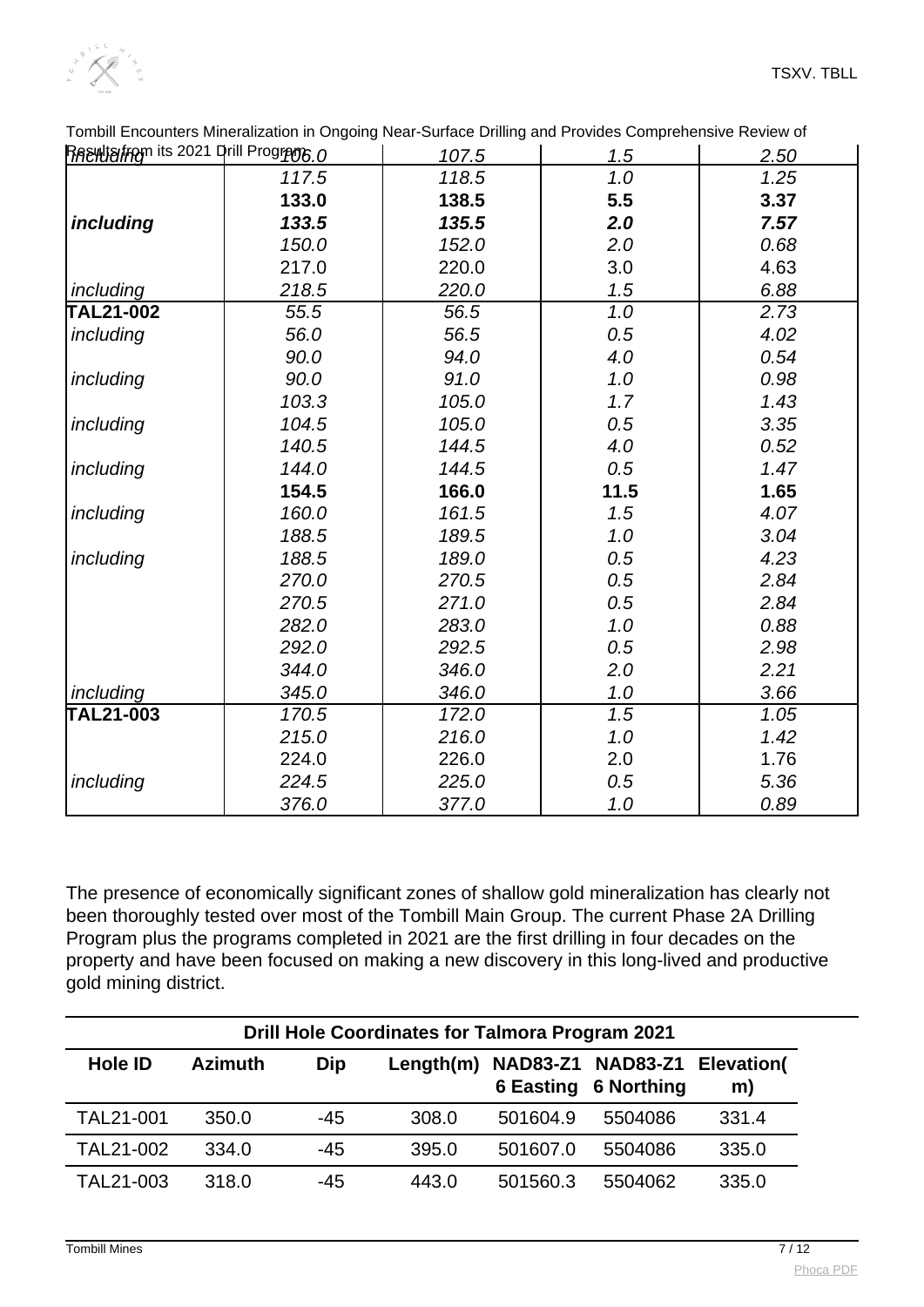Tombill Encounters Mineralization in Ongoing Near-Surface Drilling and Provides Comprehensive Review of Results from its 2021 Drill Program



Talmora Long Section View Looking West 2021

To view an enhanced version of this graphic, please visit: [https://orders.newsfilecorp.com/files/7659/125218\\_a6a1644d244c092e\\_009full.jpg](https://orders.newsfilecorp.com/files/7659/125218_a6a1644d244c092e_009full.jpg)

## **Qualified Person**

Ron Burk, P.Geo, is the Company's designated Qualified Person for this news release within the meaning of National Instrument 43-101 Standards of Disclosure for Mineral Projects and has reviewed and approved its scientific and technical content.

# **QA/QC**

Assays were performed at Actlabs accredited lab in Geraldton, Ontario. Tombill geologists insert blanks and standards into the sample stream at a rate of at least 2 per 25 core samples. A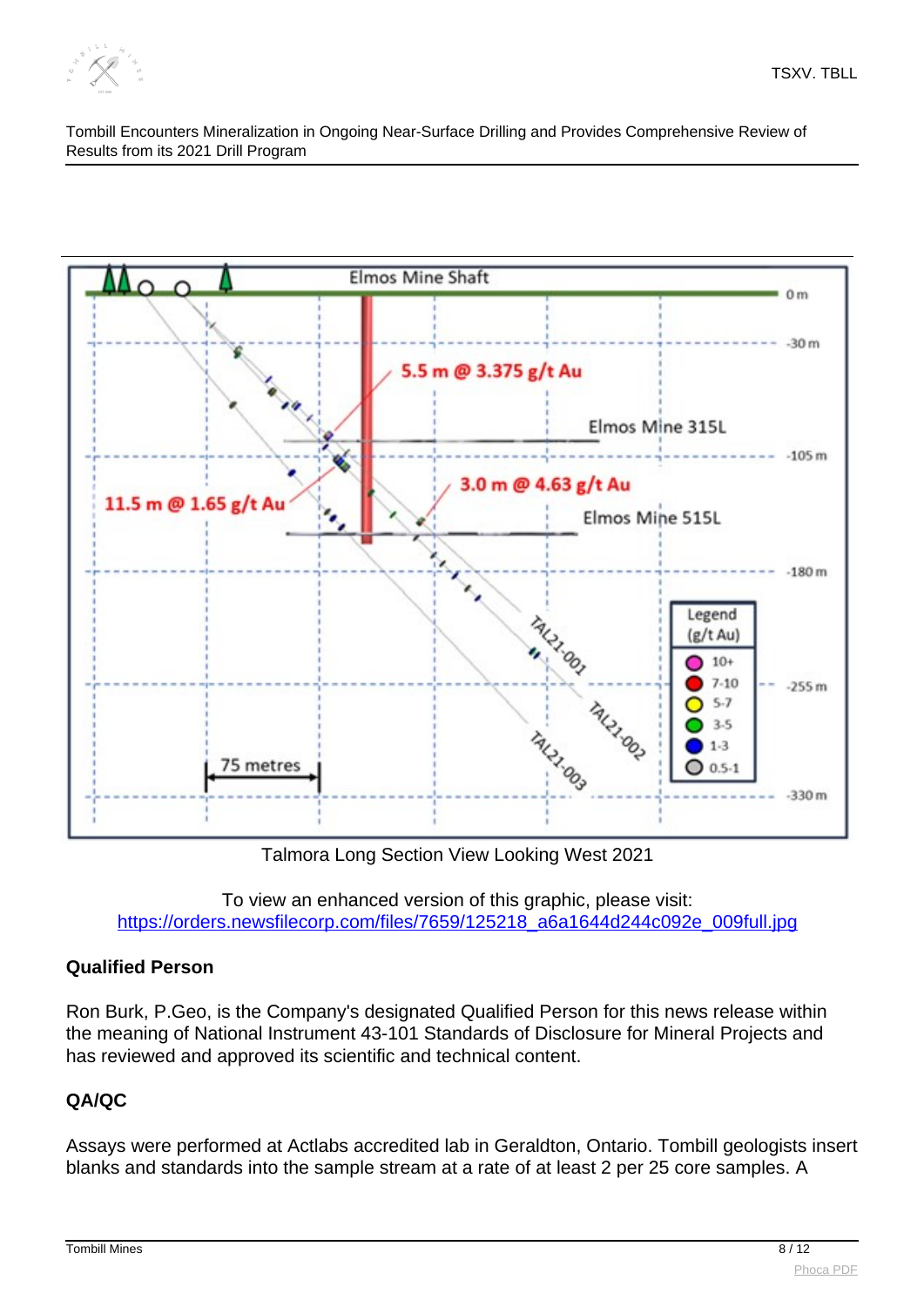

Tombill Encounters Mineralization in Ongoing Near-Surface Drilling and Provides Comprehensive Review of Results from its 2021 S-mill Principle is maintained to the assay lab. At present, the true widths of the mineralized intercepts have not been calculated.

# **About FTE**

Founded 1987, Forage FTE Drilling specializes in a variety of drilling services in Canada, Africa, and South America. Renowned for the quality of its work, FTE Drilling ensures an unmatched response time in a safe and environmentally friendly workplace. They have recently drilled in the Geraldton district.

### **About Tombill**

Founded 1935, by Newmont Mining and prospectors' 'Tom' and 'Bill' Johnson, Tombill (TSXV: TBLL) (OTCQB: TBLLF) owns 2 of the 10 past-producing mines in the Geraldton gold corridor, 4 claim groups, of which 3 are situated in the Geraldton gold district of north-central Ontario (about 225 km NE of Thunder Bay). Geraldton offers optimal and installed infrastructure. Holdings comprise 74 royalty-free mining claims (60 fully owned patented claims, 5 leases, 9 mineral rights only). Of these, the 51-patented claim Main Group is in the center of the Geraldton Gold District and straddles the Trans-Canada Highway; the 5-claim Ellis Group lies 4 km south of the town of Geraldton; and the original Tombill Mine group of 6-patented claims sits 10 km west-southwest of Geraldton. The Tombill Gold Mine produced 68,737 high-grade gold oz between 1938 and 1942 in the southeast corner of the claim group. The Talmora Longlac Mine, located in the northeast of the Main Group property, was built in 1941, but saw only minor production before closing in 1942 (1,406 gold oz). The Main Group borders on the property of the under-construction Greenstone Mine, which will be one of Canada's largest gold mines with production aimed for 2024.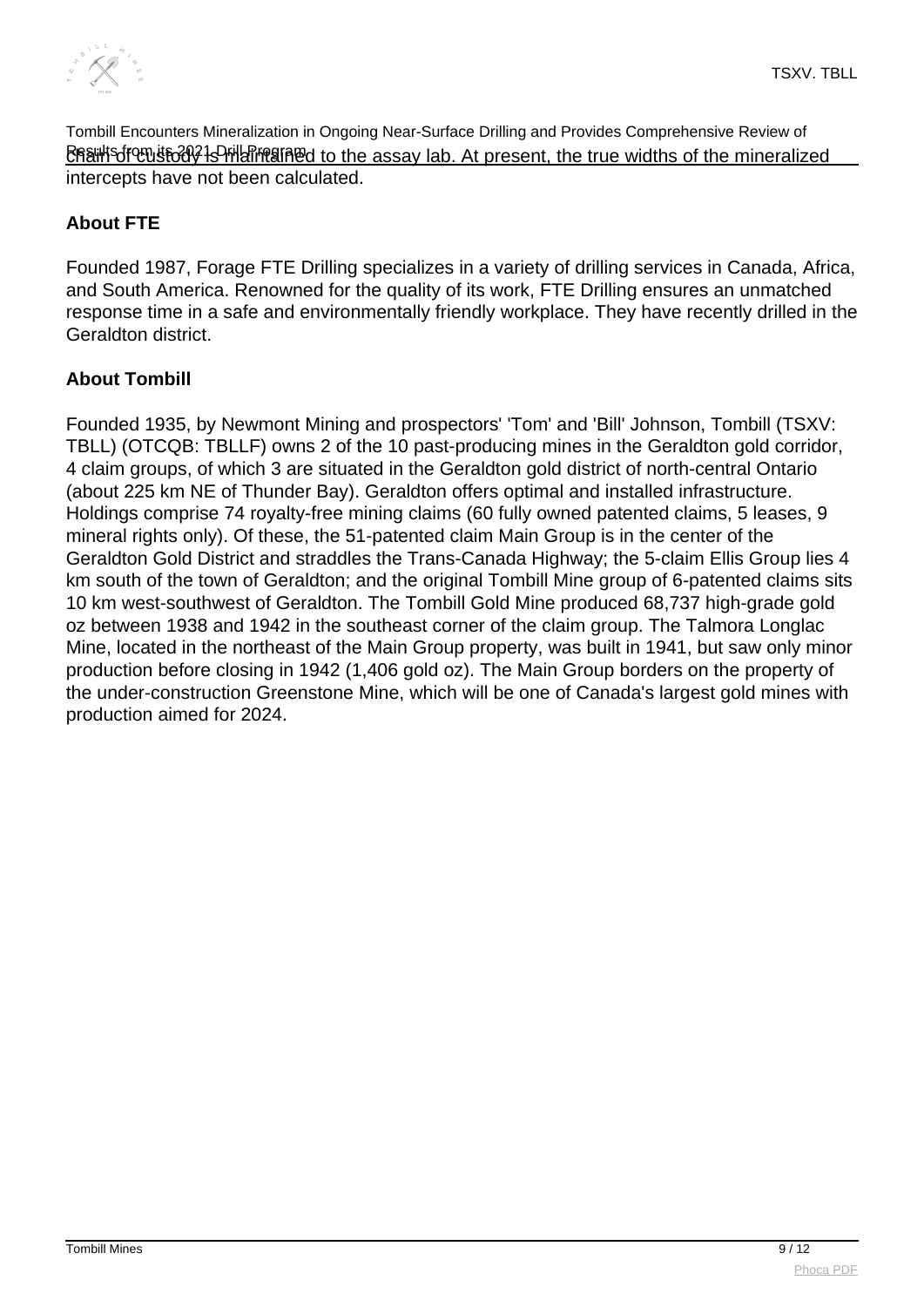

Tombill Encounters Mineralization in Ongoing Near-Surface Drilling and Provides Comprehensive Review of

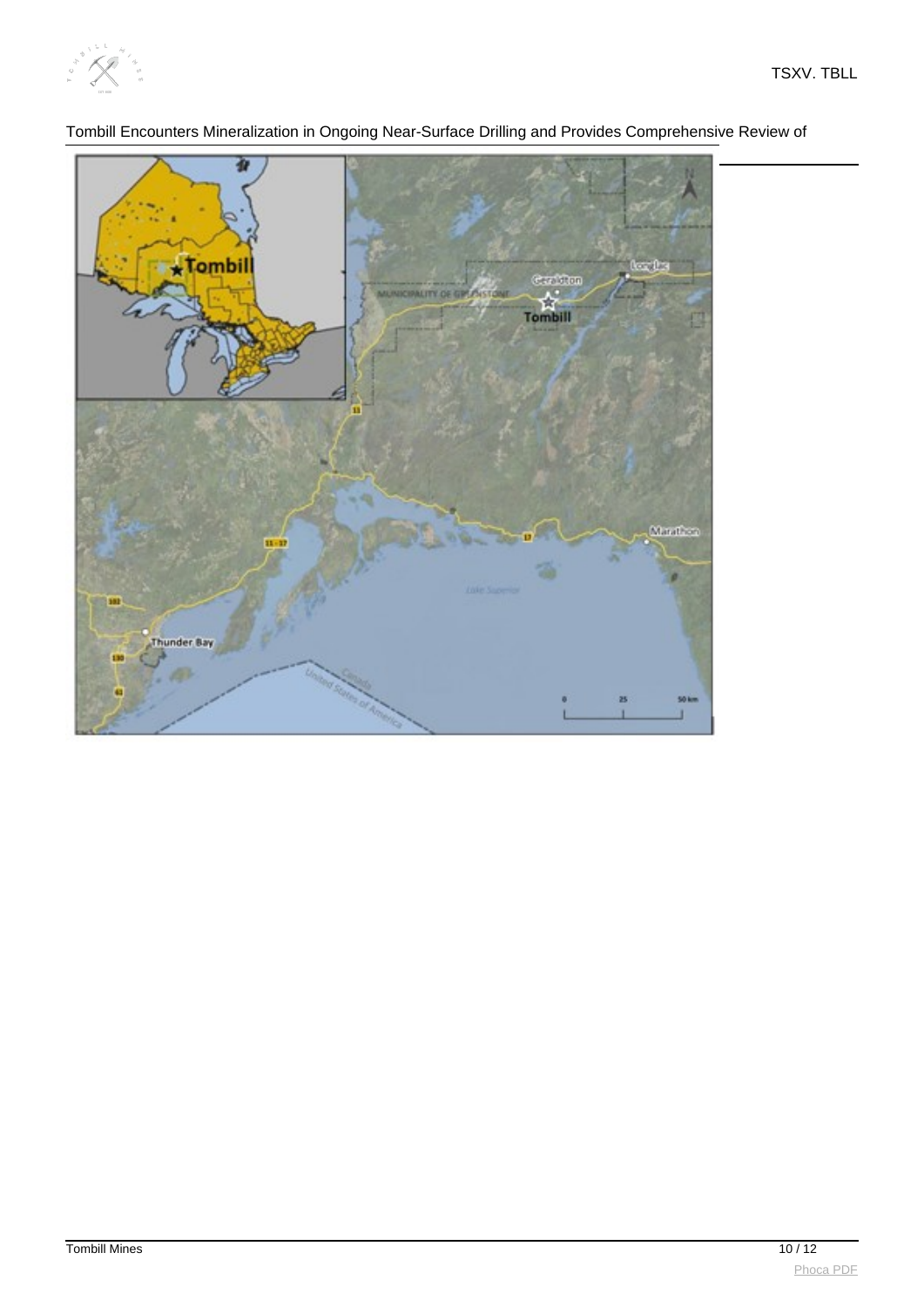

Tombill Encounters Mineralization in Ongoing Near-Surface Drilling and Provides Comprehensive Review of Results from its 2021 Drill Program

Tombill Property Location Map

#### To view an enhanced version of this graphic, please visit: [https://orders.newsfilecorp.com/files/7659/125218\\_a6a1644d244c092e\\_010full.jpg](https://orders.newsfilecorp.com/files/7659/125218_a6a1644d244c092e_010full.jpg)

For more information, please visit [www.tombillmines.com](https://www.newsfilecorp.com/redirect/JZBpxuj5xv), and contact: Georgia Bevan Investor Relations Email: [georgia@tombillmines.com](mailto:georgia@tombillmines.com)

Tel: +1 647 493 8270

### **Cautionary Note Regarding Forward-Looking Information**

Certain information contained herein constitutes "forward-looking information" under Canadian securities legislation. Forward-looking information includes, but is not limited to, statements with respect to the trading date of the Company's common shares on the TSXV. Generally, forwardlooking information can be identified by the use of forward-looking terminology such as "will" or variations of such words and phrases or statements that certain actions, events or results "will" occur. Forward-looking statements are based on the opinions and estimates of management as of the date such statements are made, and they are subject to known and unknown risks, uncertainties and other factors that may cause the actual results to be materially different from those expressed or implied by such forward-looking statements or forward-looking information. There can be no assurance that such statements will prove to be accurate, as actual results and future events could differ materially from those anticipated in such statements. Readers should not place undue reliance on forward-looking statements and forward-looking information. The Company will not update any forward-looking statements or forward-looking information that are incorporated by reference herein, except as required by applicable securities laws.

Additional information identifying risks and uncertainties is contained in filings by the Company with the Canadian securities regulators, which filings are available at [www.sedar.com](https://www.newsfilecorp.com/redirect/GOQPnHQowN).

Neither the TSXV nor its Regulation Services Provider (as that term is defined in policies of the TSXV) accepts responsibility for the adequacy or accuracy of this release.